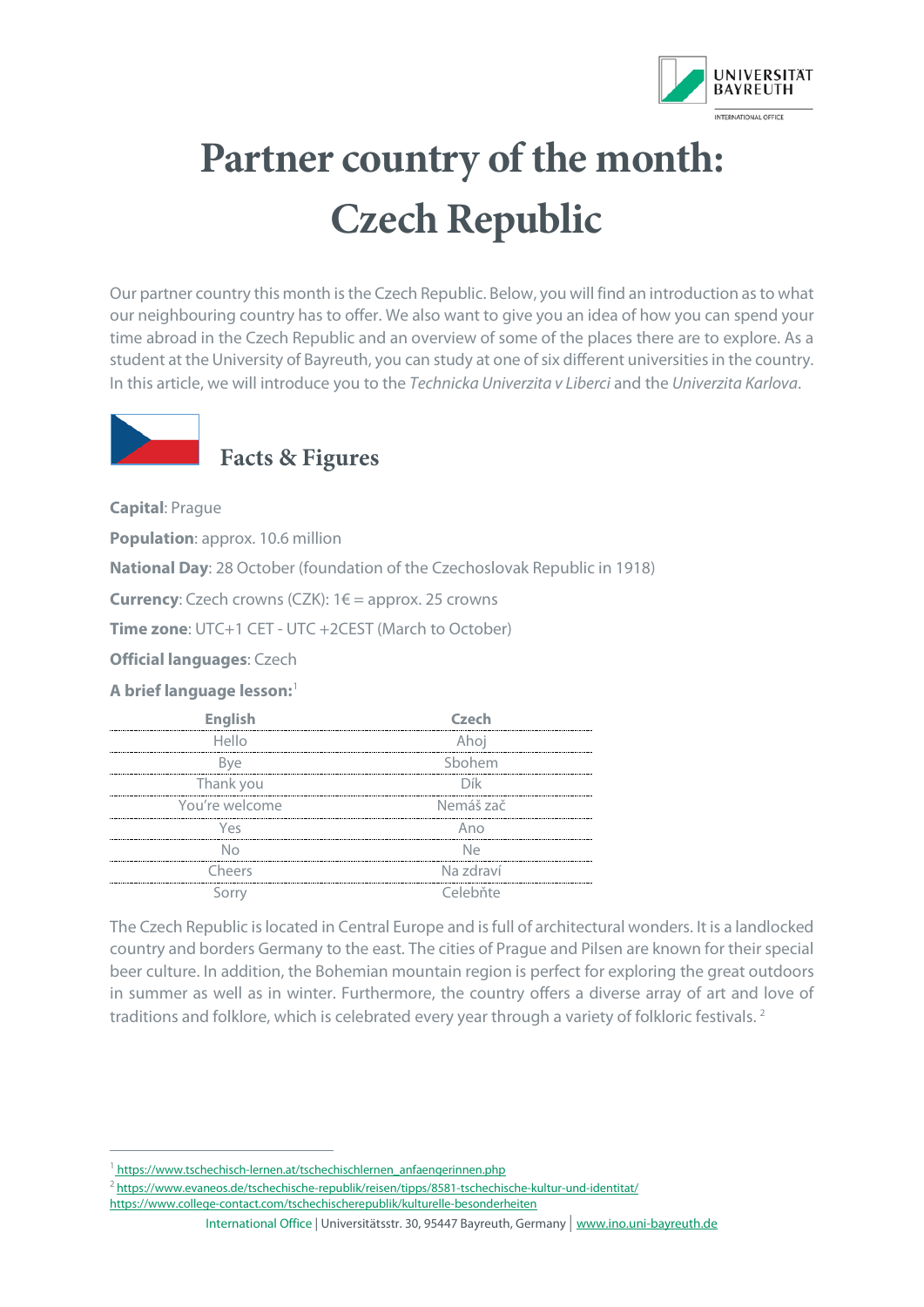



**Prague**

Prague is not only the capital of the Czech Republic: thanks to being centrally located, it also represents an important hub that attracts more and more tourists every year. The capital is home to around 1.3 million people and has an airport from which you can reach the city centre of the metropolis in around 30 minutes by public transport. In general, the city's transport system is very reliable, and there is no need to have your own car. Both underground and trams are available and the outskirts of the city are connected by bus.

One of the city's most famous landmarks is the Charles Bridge, which today only allows pedestrians to cross the Vltava. Prague Castle is another important sight on the banks of the Vltava. However, not only buildings, but also countless gardens and parks are among the city's attractions. The Palace Garden is an example of a green oasis in the centre of the city. But there is also plenty of nature to be explored outside the city.

Culinary delights also abound in Prague, of course, and in addition to local specialities, you can sample a variety of international dishes. Those who like to experiment should stroll through the city's various flea markets and weekly markets, discovering different foods and drinks. The beer and coffee house scenes in particular have developed rapidly in recent years and are among the best in Europe.

If you would like to find out more about the sights and life in the capital of the Czech Republic, have a look at [this brochure.](https://eshop.prague.eu/catalog/de/brozury-mapy-prag-fur-die-hosentasche/p400234icvstupenky.html)





**Univerzita Karlova**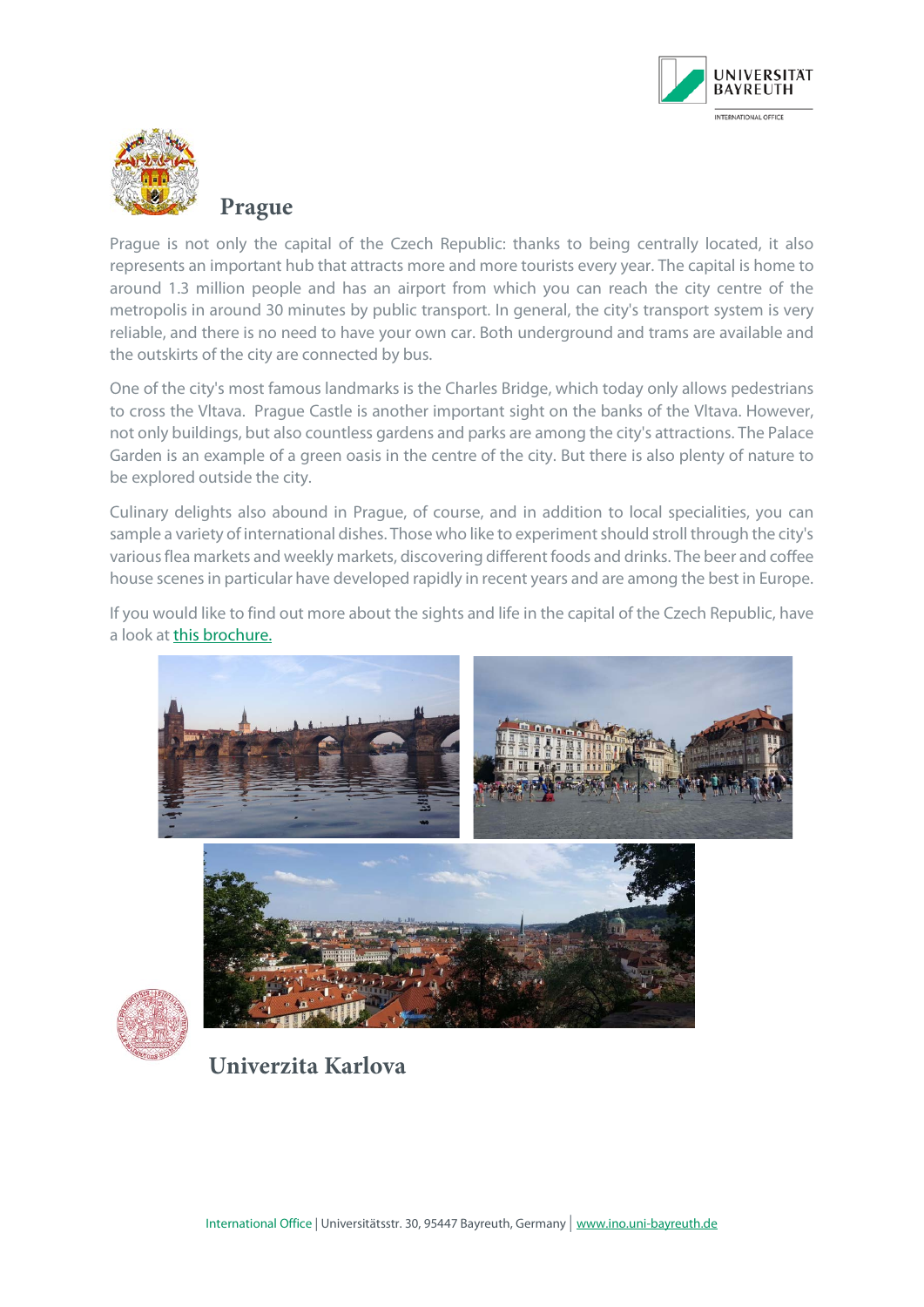

*Univerzita Karlova* (also known as Charles University Prague) is one of the oldest universities in the world and enjoys a very good reputation both within the Czech Republic and globally. It has around 51,000 students, meaning that about one sixth of all Czech students study at this university. In addition, it has around 6,000 international students.



Over 600 different degree programmes are offered at 17 different faculties. The semester at the university begins in October, similar to Germany. The introduction week for Erasmus students therefore usually takes place in the last week of September. The orientation events are compulsory, as registration for the semester takes place there. So don't miss out!

The Erasmus Student Network (ESN) at the university seeks to give international students the opportunity to get to know other students quickly and to make contacts. The organisation helps to make your stay as interesting as possible and organises various trips and excursions.

The university also offers various forms of support in finding suitable accommodations. You can apply for the "Halls of Residence" or you can look for accommodations privately. The rent for a shared flat in Prague is around CZK 6,000-10,000

per month. If you are looking for accommodations privately, it is especially important that you present yourself to the authorities within 30 days of your arrival with documents such as

international insurance and confirmation of travel, so that you receive a confirmation of residence for the semester abroad. If you rent a room in the "Halls of Residence", the university will automatically take care of this bureaucratic step.

For more information, visit the [website of Charles University's](http://www.erasmus.ff.cuni.cz/) [International Office .](http://www.erasmus.ff.cuni.cz/)

## **Technicka Univerzita v Liberci**



The Liberici University of Technology, with around 7,000 students, is located in Liberici (Reichenberg in German), a city of around 100,000 inhabitants in the north-east of the country.

The university comprises 7 faculties and offers a wide range of English-taught courses. One special feature of the university is related to accommodations. Students do not have to go on their own search. Every international student is automatically guaranteed a place in the student residence ("Halls of Residence") upon acceptance for the semester abroad.

International Office | Universitätsstr. 30, 95447 Bayreuth, Germany | [www.ino.uni-bayreuth.de](http://www.ino.uni-bayreuth.de/) The institution is particularly known for its extensive range of sports and offers various opportunities for activities such as skating, tennis, skiing, sauna and swimming. In addition, the university and the